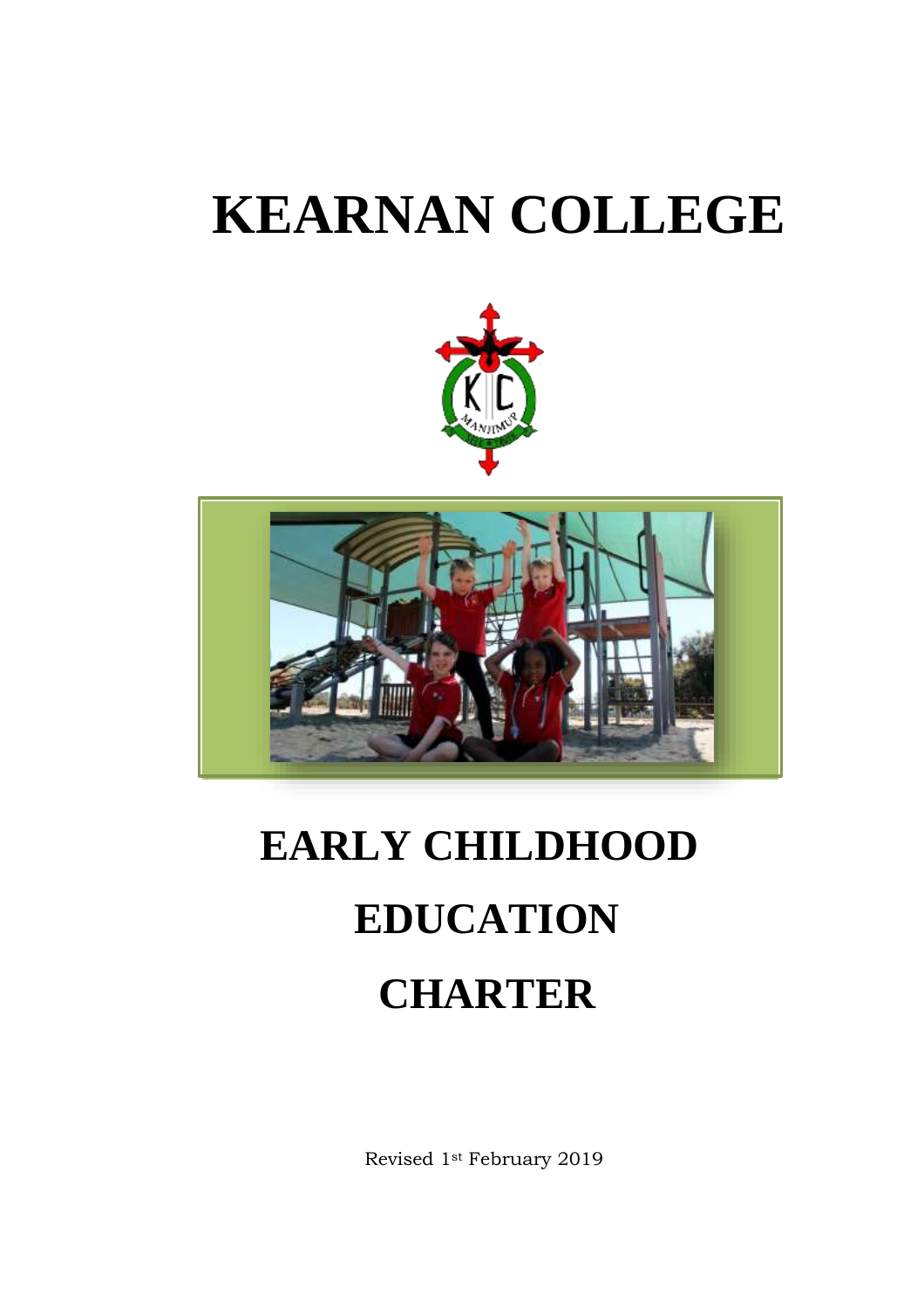## **CONTENTS**

|                                                 | <b>PAGE</b> |
|-------------------------------------------------|-------------|
| Vision Statement                                |             |
| We Believe                                      |             |
| Play Based Learning                             |             |
| A Unique Child                                  |             |
| Partnerships and Relationships                  |             |
| Curriculum                                      |             |
| <b>EYLF Planning Cycle</b>                      | 4           |
| Environment                                     |             |
| <b>Healthy Eating</b>                           |             |
| Assessment                                      |             |
| <b>School Organisations</b>                     |             |
| What Does Learning at Kearnan College Look Like |             |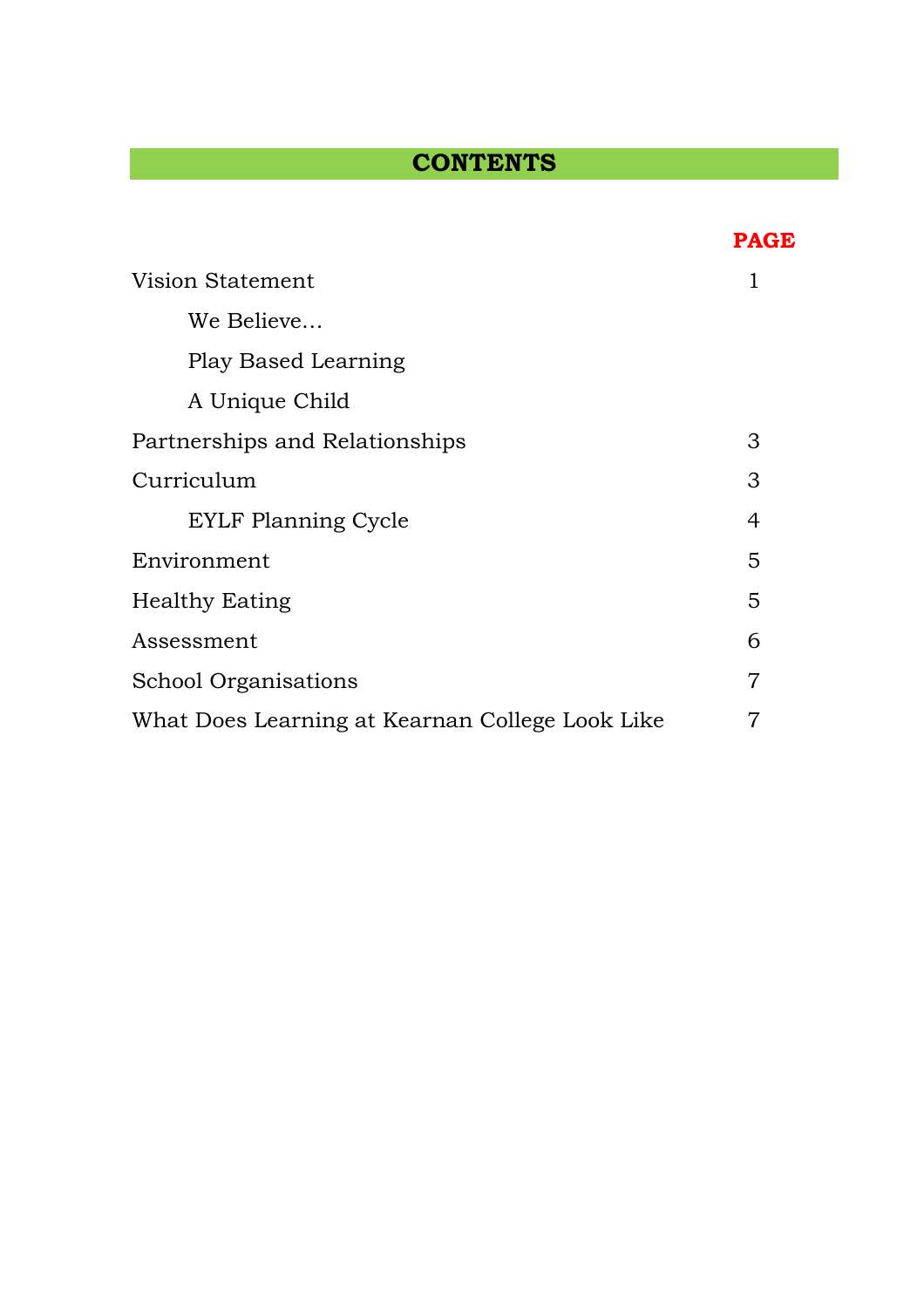

## **EARLY CHILDHOOD EDUCATION CHARTER**

#### **VISION STATEMENT**

## **All people are made in the image and likeness of God.**

The Kearnan journey starts with our Mission which is influenced by our founders, the Sisters of St Joseph. It is enduring and declares our core purpose as a College. It serves as our inspiration for our actions, decisions & ultimately our legacy.

Kearnan College comprising of students, staff, parents, St Joseph's Parish and the wider community, seeks to acknowledge the fundamental dignity of each individual.

Together we seek truth in our relationship with God, in ourselves, with each other and with the environment.

We aim to ensure each individual is inspired to reach their full potential, to think, to learn, to achieve, to care, to serve.' (Kearnan College Philosophy)

## **WE BELIEVE:**

- That, as a child's first educator, parents are an integral partner in their child's learning.
- In considering the needs of the whole child and acknowledge the interrelationship of the language, cognitive, creative arts, physical, social and spiritual programmes that we provide.
- In providing a safe and nurturing early learning environment which caters for all needs through a differentiated curriculum. We aim to provide stimulating and engaging learning experiences.
- In the importance of oral language in the development of the whole child and acknowledge that this is an area of high importance that underpins all learning.
- That play based learning fosters creativity of thought, imagination, strategies for problem solving and the development of divergent thinking ability.
- In providing a programme that is sequential, explicit, self-reflective and allows for skill and concept development. Planning is a cyclical process based on the changing needs of the children in our class.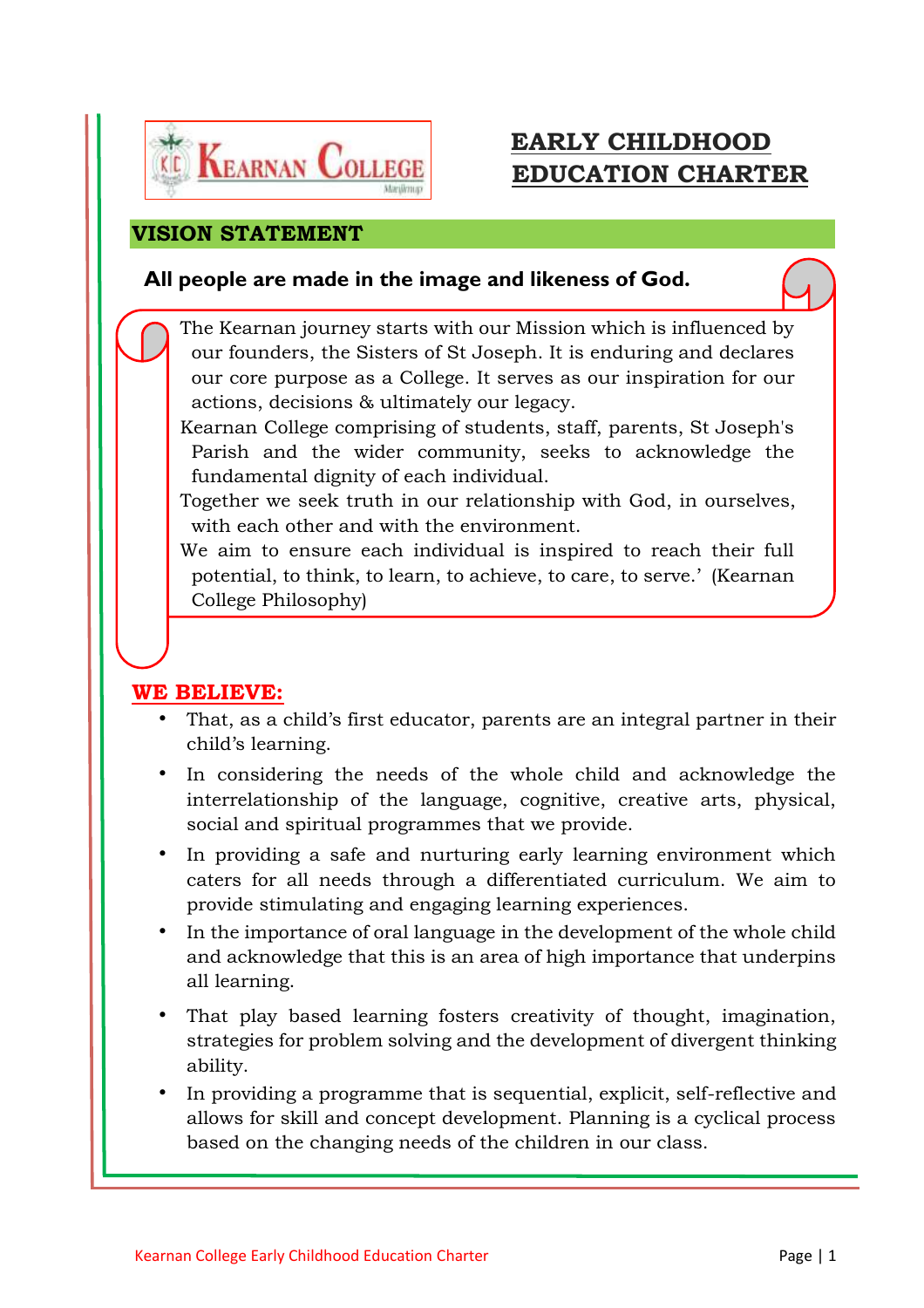## **PLAY BASED LEARNING**

- 'Play based learning is a context for learning through which children organize and make sense of their social worlds, as they engage actively with people, objects and representations'. (DEEWR, 2009, p.46)
- **In Pre-Kindy play** involves active exploration of materials, environment and building social relationships.
- **Kindy play** fosters and provides opportunities for children to independently investigate their world. Educators respond to the childrens' ideas for play, allowing for the development of skills and knowledge through guided and spontaneous exploration, independent and social negotiation, safe risk taking and making meaning of their world.
- **Pre-Primary play** influences children's continued motivation, sustained interest in the experience and what they learn. It provides the context in which language, literacy and numeracy skills are developed and curiosity and persistence are encouraged.
- **In Year One,** we use play based learning to support the Western Australian Curriculum by allowing children to expand on teacher directed skills in a variety of hands-on, purposeful experiences.
- **In Year Two**, play based learning is using manipulatives, providing investigative experiences, individually creating, sharing, and socializing which supports all Western Australian curriculum requirements.

## **A UNIQUE CHILD:**

- 'The starting point for all curriculum decisions will be the students themselves and their individual needs (we) seek to promote integrated personal development (that) relates curriculum content to students' real life situations'. (Bishop's Mandate).
	- We believe that every child can learn and we aim to be proactive in meeting student's needs through early intervention programmes and other relevant support structures.
	- We value the development of each child's resilience, initiative and independence.
	- We work towards developing a child's intrinsic motivation and their enthusiasm for life-long learning.
	- We embrace each child's cultural heritage and use this to celebrate the diversity within our community.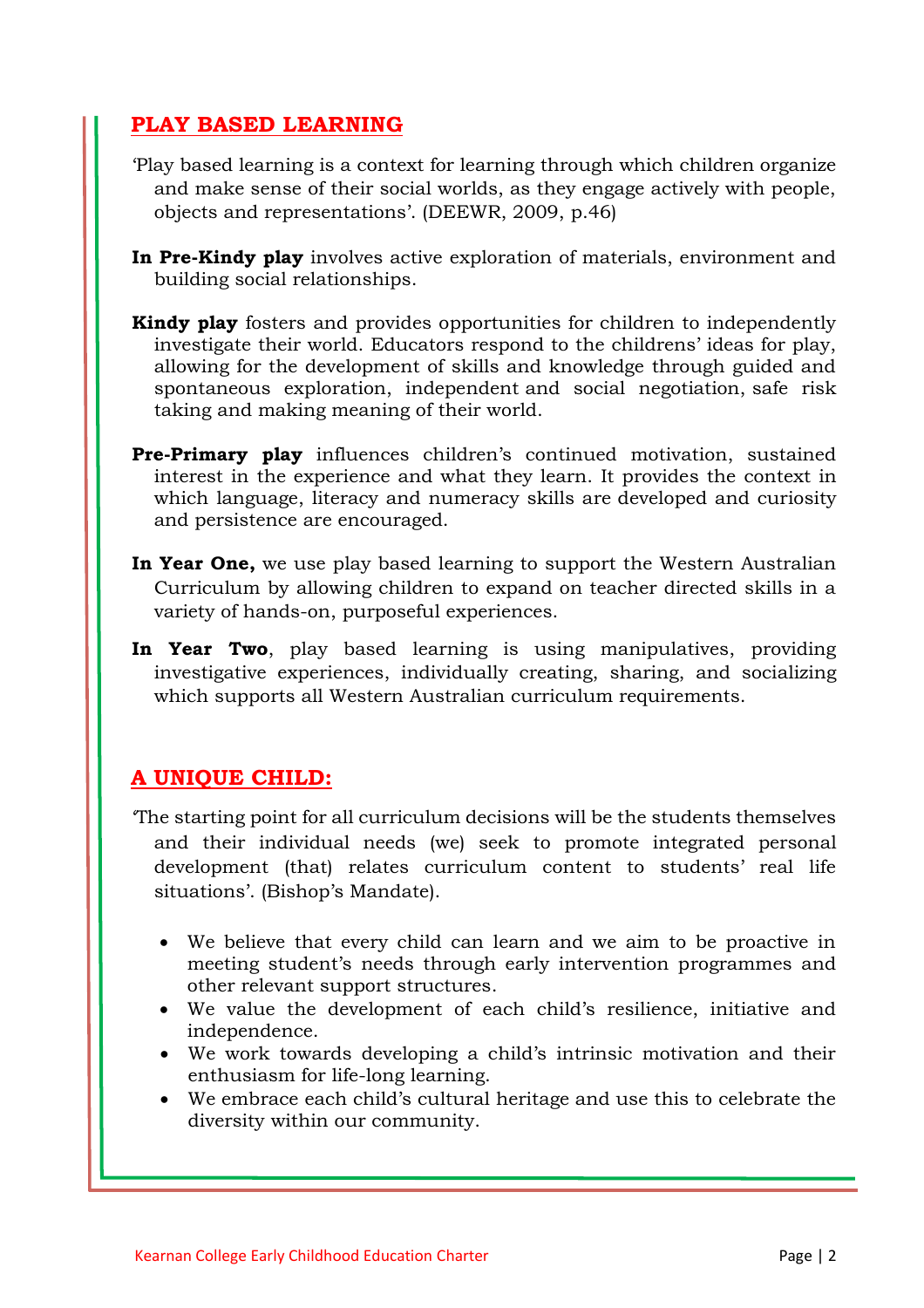## **PARTNERSHIPS AND RELATIONSHIPS:**

At Kearnan College we recognise and value the relationships between home and school, the community and St Joseph's Parish. We aim to have effective, open and honest communications between relevant stakeholders.

We understand that parents are children's first and most influential educators and we value the contribution they make. We aim to create an environment where all parents and families are welcome and are encouraged to participate in school events.

We do this through:

- Parent information evenings and celebrations.
- Individual parent interviews and being available for ongoing conferences as required.
- Quick and spontaneous interactions and communications with parents and families.
- Parent assistance in the classroom.
- Inviting parents to actively participate in purposeful learning experiences e.g. Options Programme
- Masses, liturgies and morning teas.
- Assemblies

#### **CURRICULUM:**

At Kearnan College we recognise and value the relationships between home and school, the community and St Joseph's Parish. We aim to have effective, open and honest communications between relevant stakeholders.

We understand that parents are children's first and most influential educators and we value the contribution they make. We aim to create an environment where all parents and families are welcome and are encouraged to participate in school events.

We do this through:

- Parent information evenings and celebrations.
- Individual parent interviews and being available for ongoing conferences as required.
- Quick and spontaneous interactions and communications with parents and families.
- Parent assistance in the classroom.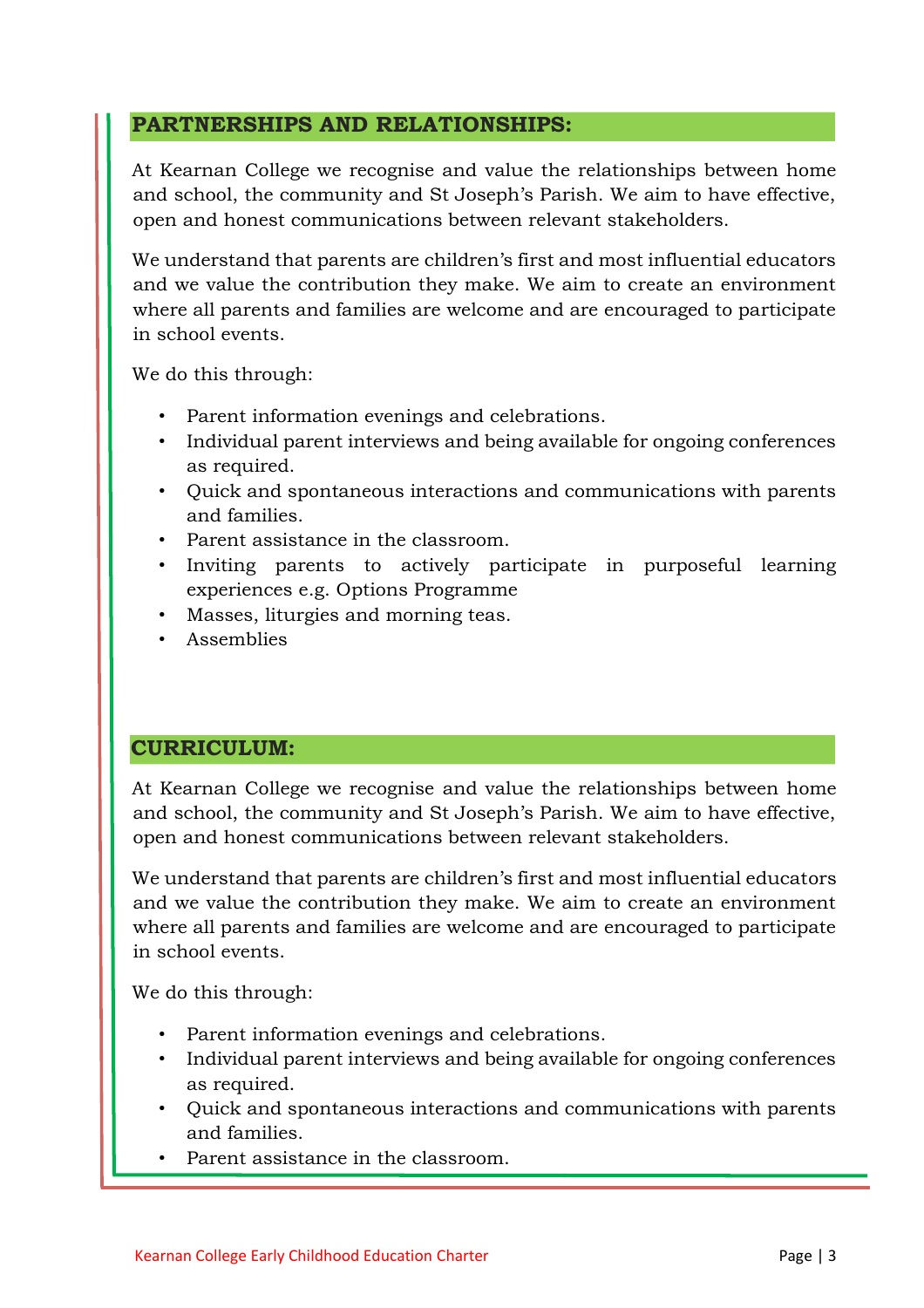- Inviting parents to actively participate in purposeful learning experiences e.g. Options Programme
- Masses, liturgies and morning teas.
- Assemblies

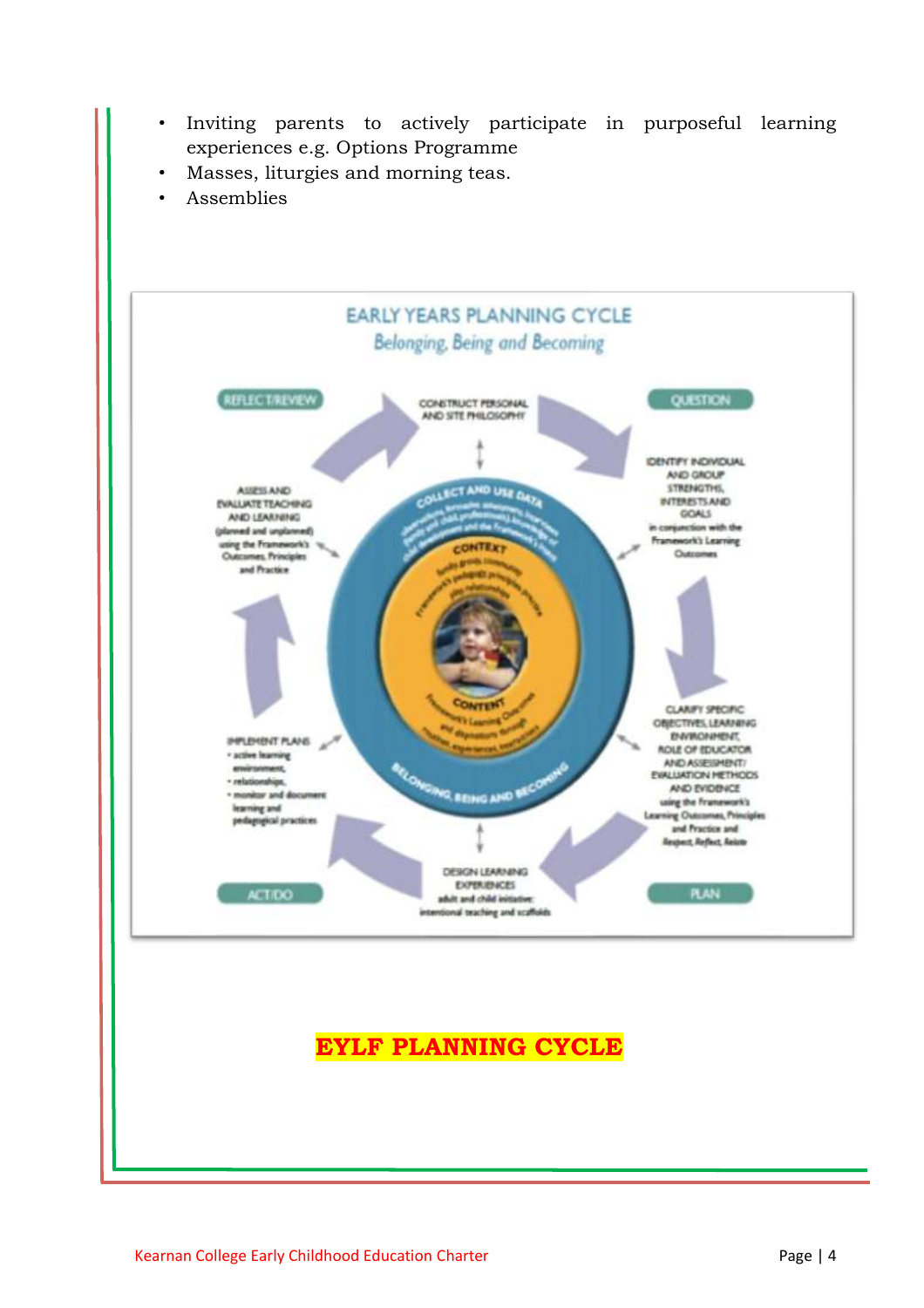#### **ENVIRONMENT:**

Our early year's environment provides play based, child centred learning experiences for all children in Pre-Kindergarten, Kindergarten, Pre-Primary, Year One and Year Two. Children's needs and interests guide the provision of our learning spaces.

We provide:

- Welcoming spaces and colourful, interesting displays.
- Programmed indoor and outdoor learning activities
- Developmentally appropriate and safe learning equipment.
- Open-ended complex materials that can be used in different ways to engage children and facilitate different types of play (eg: exploratory, adventurous and investigative).
- Opportunities for creative and artistic endeavours and individual pursuits both indoors and outdoors.
- An appropriate balance between play based learning and more structured learning experiences in all classes up to year two.

#### **HEALTHY EATING:**

At Kearnan College, we support the development of healthy, growing bodies by encouraging the children to bring healthy lunch food and snacks.

We teach the children that their bodies need fruit and vegetables, bread and pasta and lots of water. We discourage lollies, chips and sugary drinks.

Parents are supported to provide a broad, healthy diet for their children.

We have a strict NO NUTS policy due to allergies.

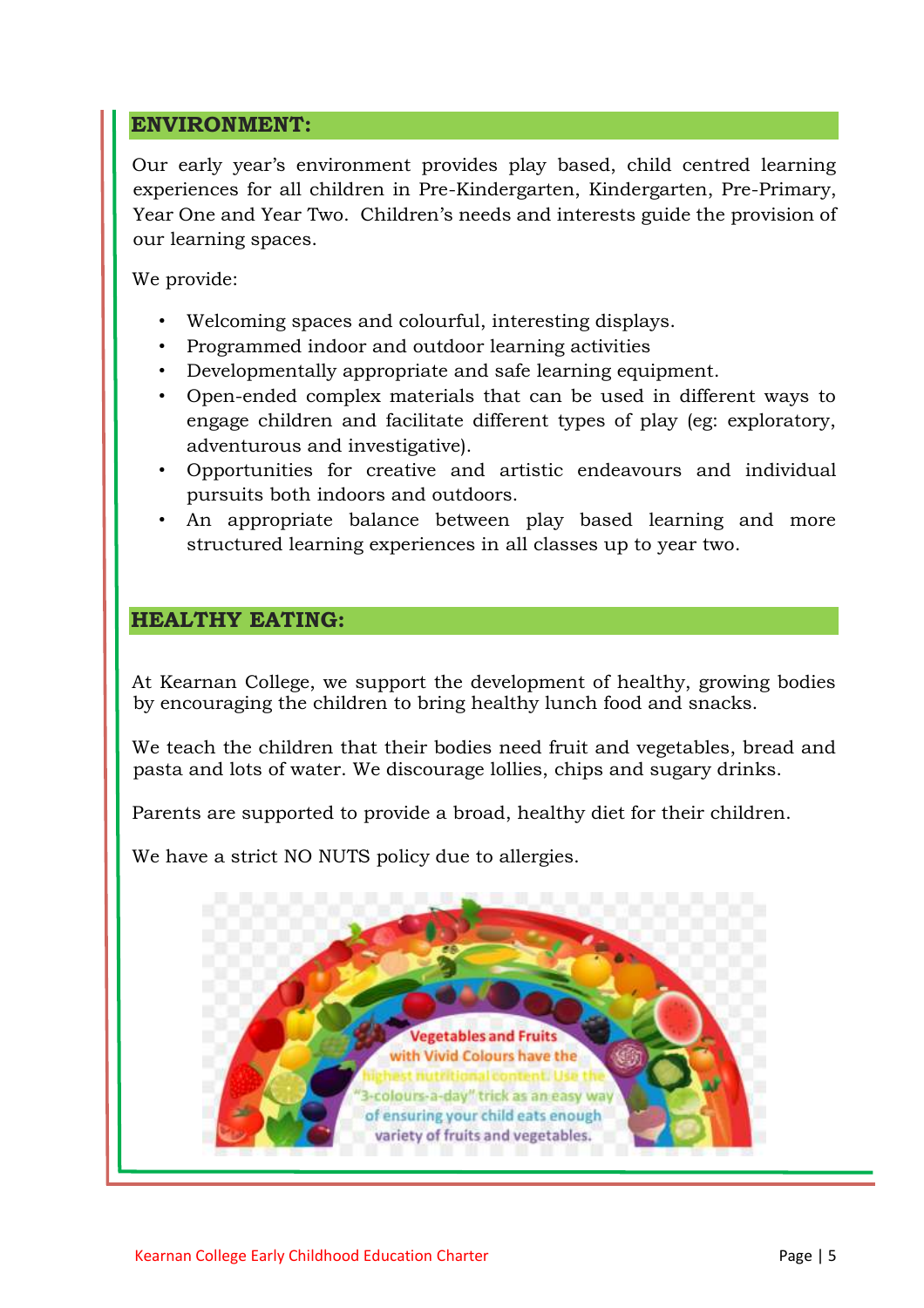## **ASSESSMENT:**

Assessment is formal and informal, formative and summative. Assessment is reviewed regularly to determine its appropriateness and effectiveness.

|                        | <b>FORMAL</b><br>(Standardised)                                                                                                   | <b>INFORMAL</b><br>(Curriculum Tools)                                                                                         | <b>PARENT</b><br><b>FEEDBACK</b>                                          |
|------------------------|-----------------------------------------------------------------------------------------------------------------------------------|-------------------------------------------------------------------------------------------------------------------------------|---------------------------------------------------------------------------|
| <b>KINDY</b>           | Screen of<br>Communication<br><b>Skills</b><br>Brightpath                                                                         | Observations &<br>Checklists - maths,<br>literacy, fine and<br>gross motor<br><b>Anecdotal Records</b>                        | Portfolio linked<br>to outcomes<br>Student<br>summary                     |
| PRE-<br><b>PRIMARY</b> | <b>On-Entry Testing</b><br>Brightpath<br>PM Benchmark                                                                             | PLD Phonic and<br>Sight Word<br>sequence.<br><b>Stepping Stones</b><br>CARS & STARS<br>Checklists<br><b>Anecdotal Records</b> | Sample books<br>Parent teacher<br>meetings<br>Learning journey<br>Reports |
| YEAR 1                 | South Australian<br><b>Spelling Test</b><br>PM Benchmark<br><b>Observation Survey</b><br>Brightpath<br>PAT – Reading and<br>Maths | PLD Phonic and<br>Sight Word<br>sequence.<br>CARS & STARS<br><b>Stepping Stones</b><br><b>Anecdotal Records</b>               | Assessment<br><b>Books</b><br>Parent Teacher<br>Meetings<br>Reports       |
| YEAR <sub>2</sub>      | <b>Observation Survey</b><br>South Australian<br><b>Spelling Test</b><br>PM Benchmark<br>Brightpath<br>PAT - Reading and<br>Maths | PLD Phonic and<br>Sight Word<br>sequence.<br><b>CARS &amp; STARS</b><br><b>Stepping Stones</b><br><b>Anecdotal Records</b>    | Assessment<br><b>Books</b><br>Parent Teacher<br>Meetings<br>Reports       |